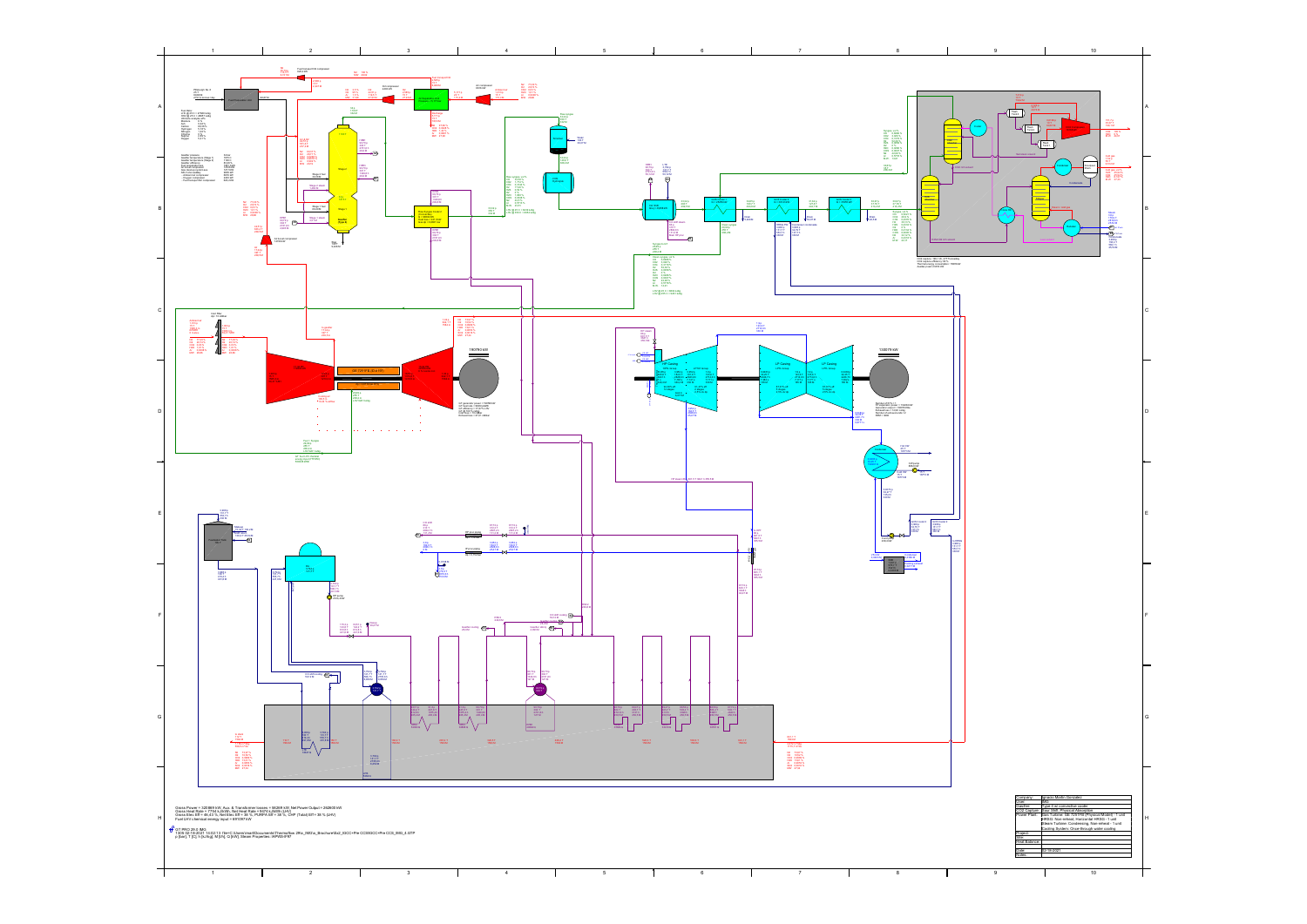

p [bar] T [C] M [t/h], Steam Properties: IAPWS-IF97  $\mathfrak{f}$ 1305 02-18-2021 14:02:13 file=C:\Users\imart\Documents\Thermoflow 29\a\_IMG\a\_Brochure\Ex2\_IGCC+Pre CCS\IGCC+Pre CCS\_IMG\_4.GTP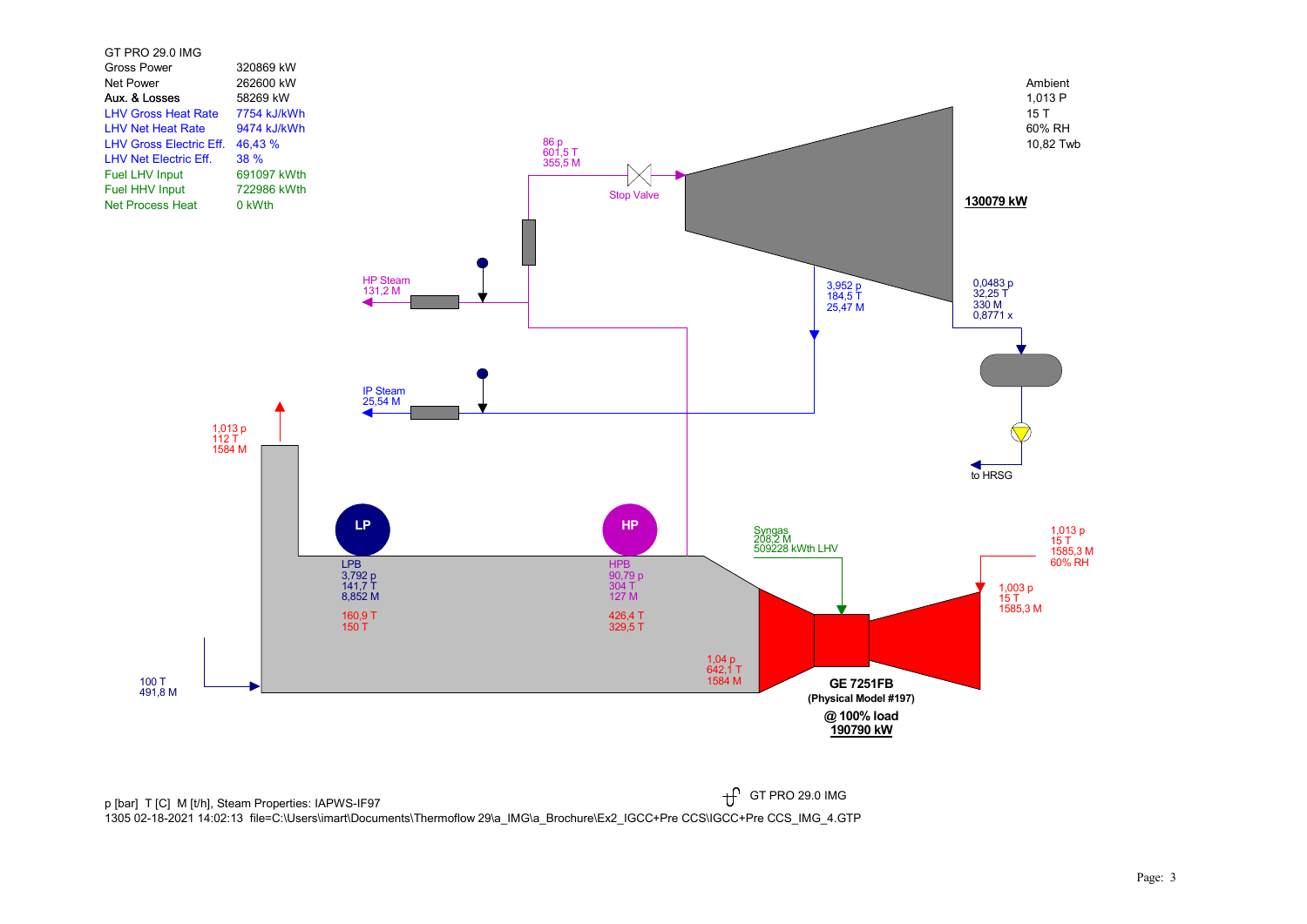## Gasification System Flow Schematic - Type 4 Gasifier with Convective Cooler



1305 02-18-2021 14:02:13 file=C:\Users\imart\Documents\Thermoflow 29\a\_IMG\a\_Brochure\Ex2\_IGCC+Pre CCS\IGCC+Pre CCS\_IMG\_4.GTP